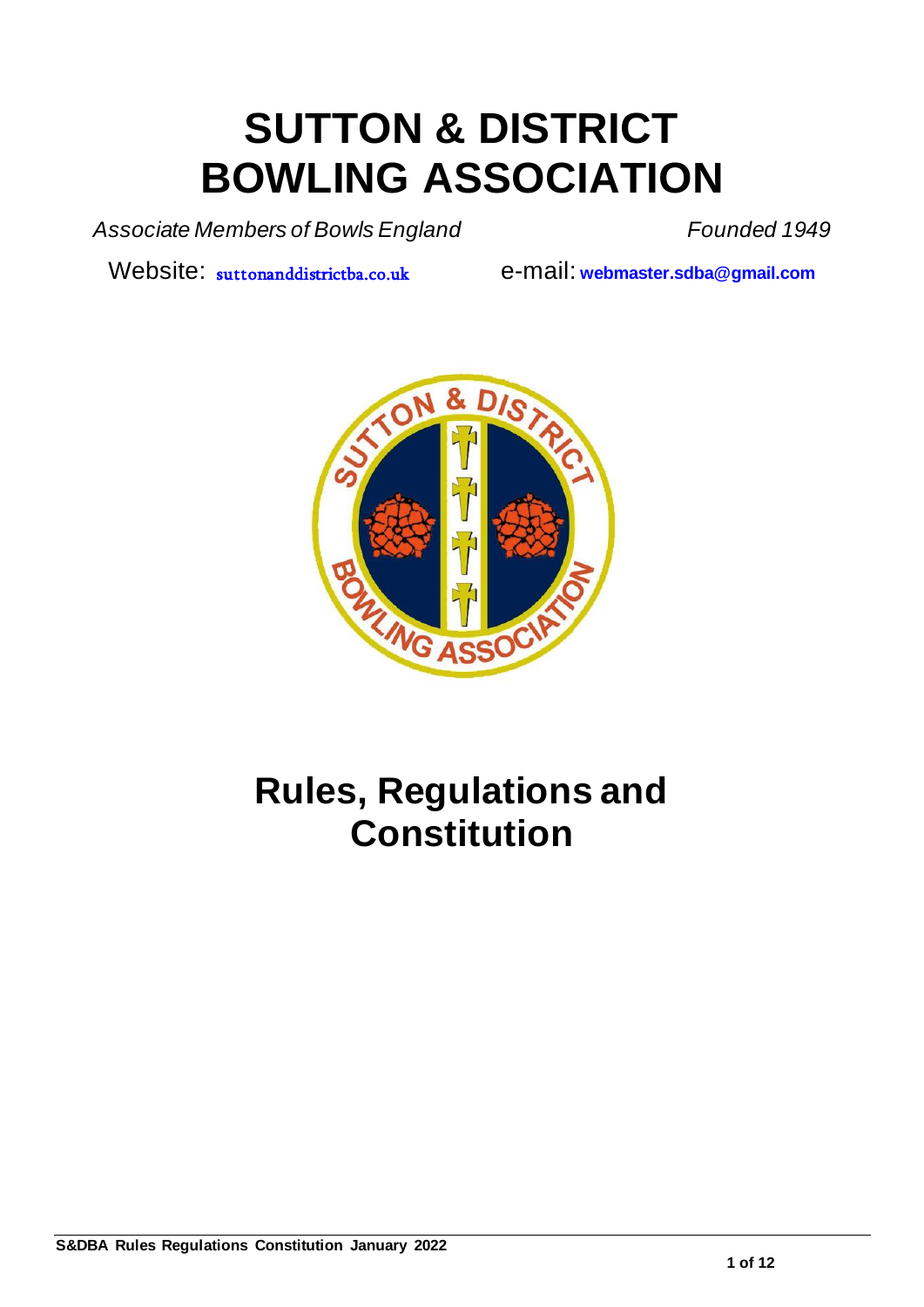**SUTTON & DISTRICT BOWLING ASSOCIATION**

## **Rules, Regulations and Constitution**

## **PART I**

## **1. Title**

The name of the Association is The Sutton and District Bowling Association.

## **2. Eligibility**

The Association shall consist of Bowling Clubs Affiliated to the Surrey County Bowling Association, and whose greens are within a seven mile radius of Sutton Railway Station.

#### **3. Objectives**

The objectives of the Association are to foster the spirit of friendly competition amongst Clubs in the Association, and to further and promote the game of Bowls by arranging Competitions and Friendly Men's or Mixed Matches with Affiliated and other Clubs and Associations.

## **4. Membership and Subscriptions**

The Annual Subscription from each Club, payable on or before 1st December, shall be such a sum as agreed by the Annual General Meeting or Special General Meeting. The annual subscription for individual Associate Membership shall be determined and paid in the same way.

## **4.1 Application for Membership of the S&DBA**

**a).** Application by clubs to join the S&DBA shall be made in writing to the S&DBA Hon. Secretary, using the S&DBA application form. Applications must be received by the Hon. Secretary at least 90 days before the S&DBA AGM in order to be considered for admission to play in S&DBA matches in the season immediately following the AGM. Upon the receipt of an application, the S&DBA Hon. Secretary shall immediately inform all existing member clubs by email.

**b).** Applications to join shall be voted on in a secret card vote by the delegates of the existing member clubs at the S&DBA AGM. Only one (1) vote per club shall be permitted. Approval by a minimum of 80% of the total votes cast shall be required to gain membership of the S&DBA.

**c).** A bowling member of a non S&DBA affiliated Club, who regularly plays in club matches, but who wishes to play for SDBA once they have moved away from the area, may apply to join the S&DBA as an individual Associate Member. The applicant should be proposed and seconded by individuals of affiliated S&DBA clubs and details sent to the S&DBA Hon. Secretary; the S&DBA committee will decide whether to accept or reject the applicant, with the outcome communicated by the Hon. Secretary.

#### **4.2 Penalties for Non-compliance with S&DBA Constitution and Rules**

In the event of a S&DBA member club or an individual Associate member failing to comply with the S&DBA Constitution and Rules, the S&DBA Officers shall consider what, if any, penalties will be applied to the offending club or member. Repeated offences may result in the S&DBA Officers deciding to expel the offending club or member immediately from the S&DBA, and the Hon. Secretary will write to advise the club or member of their expulsion.

The expelled club or Associate member will have the right of appeal to the S&DBA President against such an expulsion; this appeal shall be made within 30 days of the date of the advice of expulsion. The S&DBA President will convene the S&DBA committee, which will determine the outcome of the appeal; their decision will be final. This decision will be communicated to the club or member concerned.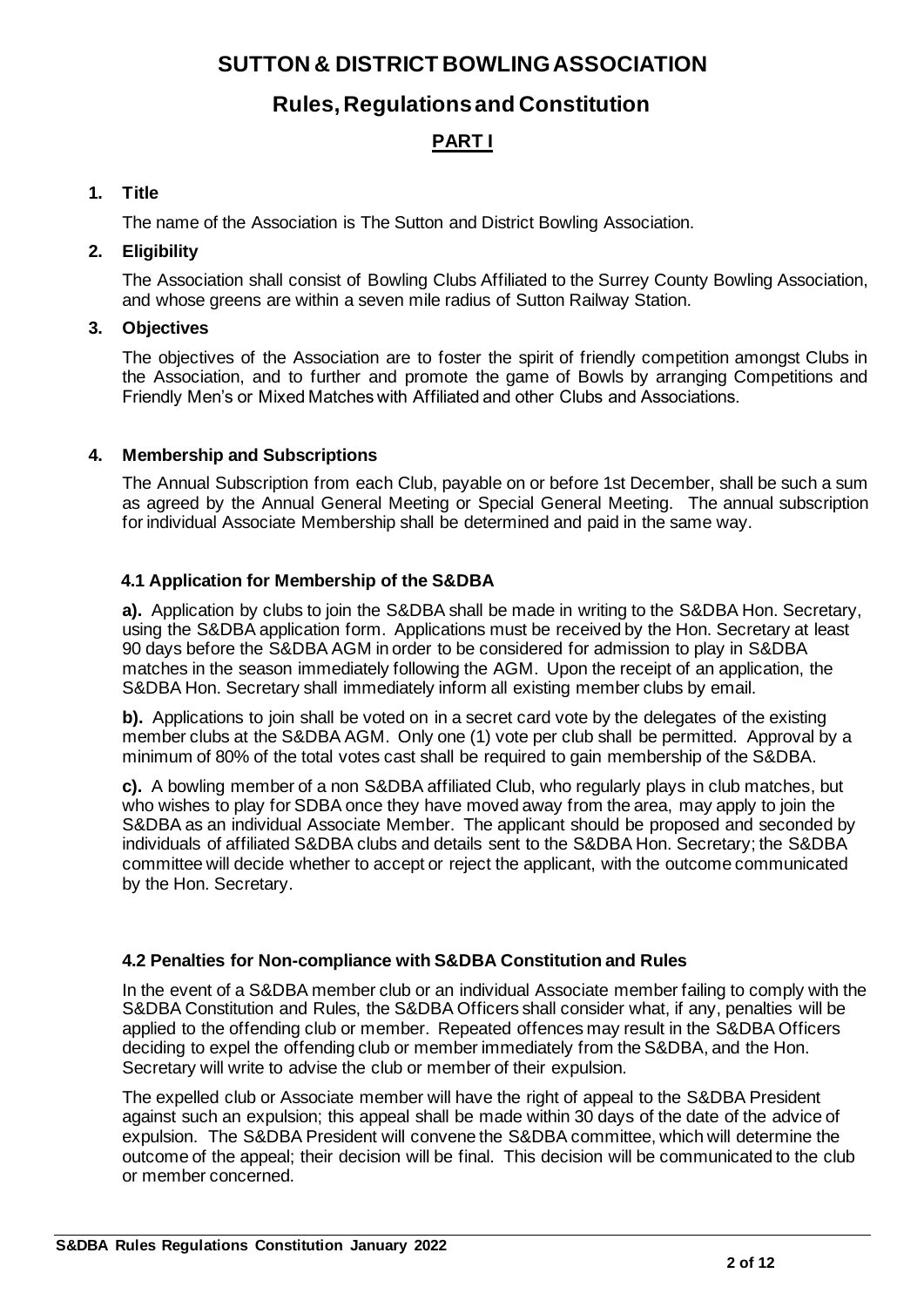#### **5. Annual General Meeting**

The A.G.M. of the Association shall be held during the last 14 days of January, and shall elect President, Senior and Junior Vice Presidents, Hon. Secretary, Hon. Treasurer, an Indoor and an Outdoor Hon. Match Secretary, and appoint Hon. Competition Secretaries and a person to verify the accounts.

At this Meeting the Association may elect Hon. Life Members, provided the total does not at any time exceed six. They may also agree to the adding to the list of Hon. Vice Presidents the name of the Past President, who has held that position for two years. Those who lose contact with the Association shall be removed from the list of Hon. Vice Presidents.

Any member of an Affiliated Club may attend the A.G.M. or a Special G.M. and take part in the proceedings, but only appointed Delegates along with the Officers, Hon. Vice Presidents and Life Members may vote on any matter. Recognising that one person may hold more than one office, voting is 'one person, one vote'.

#### **6. Special General Meeting**

A Special General Meeting (for such purpose as defined in the requisition) may be convened at any time either by the Council or Management Committee or, on receipt by the Hon. Secretary of a requisition signed by the Delegates of not less than eight different Affiliated Clubs.

#### **7. Management**

The Officers of the Association shall be:

**a).** President, who shall Chair the Council and all Committees and will also act as Captain throughout the term of office.

**b).** Senior Vice President (SVP), who shall be Deputy Chair and will take over if the President is unavailable for any reason.

**c).** Junior Vice President (JVP) will deputise in case of the President or SVP is unavailable for any reason. The JVP is responsible for raising, lowering and looking after the Flag.

**d).** Past Presidents for a period of two years immediately following the expiration of their term of office. No other duties except to advise from their term of office.

**e).** Hon. Secretary, who shall keep a record of the business transacted at all meetings and conduct the correspondence of the Association.

**f).** Hon.Treasurer, who shall keep an account of receipts and disbursements and submit the same, duly audited to the A.G.M. The Association financial year shall end on 30<sup>th</sup> September.

**g).** Hon. Indoor and Outdoor Match Secretaries. They will organise their respective fixtures, including reservations for coaches if required.

The Management should meet typically three times each year, especially in February in order to formalise the procedures for the ensuing Presidential year. They shall have power to co-opt Competition Secretaries and any other member of the Association whose expertise they deem to be of benefit to them or the Association in general.

#### **8. The Council**

The Council shall consist of all Officers of the Association, Competition Secretaries, Delegates from each Affiliated member Club and, should they wish to attend, Hon. Vice Presidents and Life Members. They shall meet twice yearly (Spring & Autumn) to deal with any other business that may arise. It shall be empowered to deal with any matter not provided for in these rules. Delegates representing at least eight Affiliated clubs must attend in order to form a quorum.

The names of up to two club Delegates must be sent by Club Secretaries to the Hon. Association Secretary not later than 30th November each year. Any vacancy occurring among Delegates during the year shall be filled by the Club concerned, and details given to the Hon. Secretary. Nominations for Association Officers may be submitted to the Hon. Secretary at any time, but these should be received at least two weeks before the date of the AGM.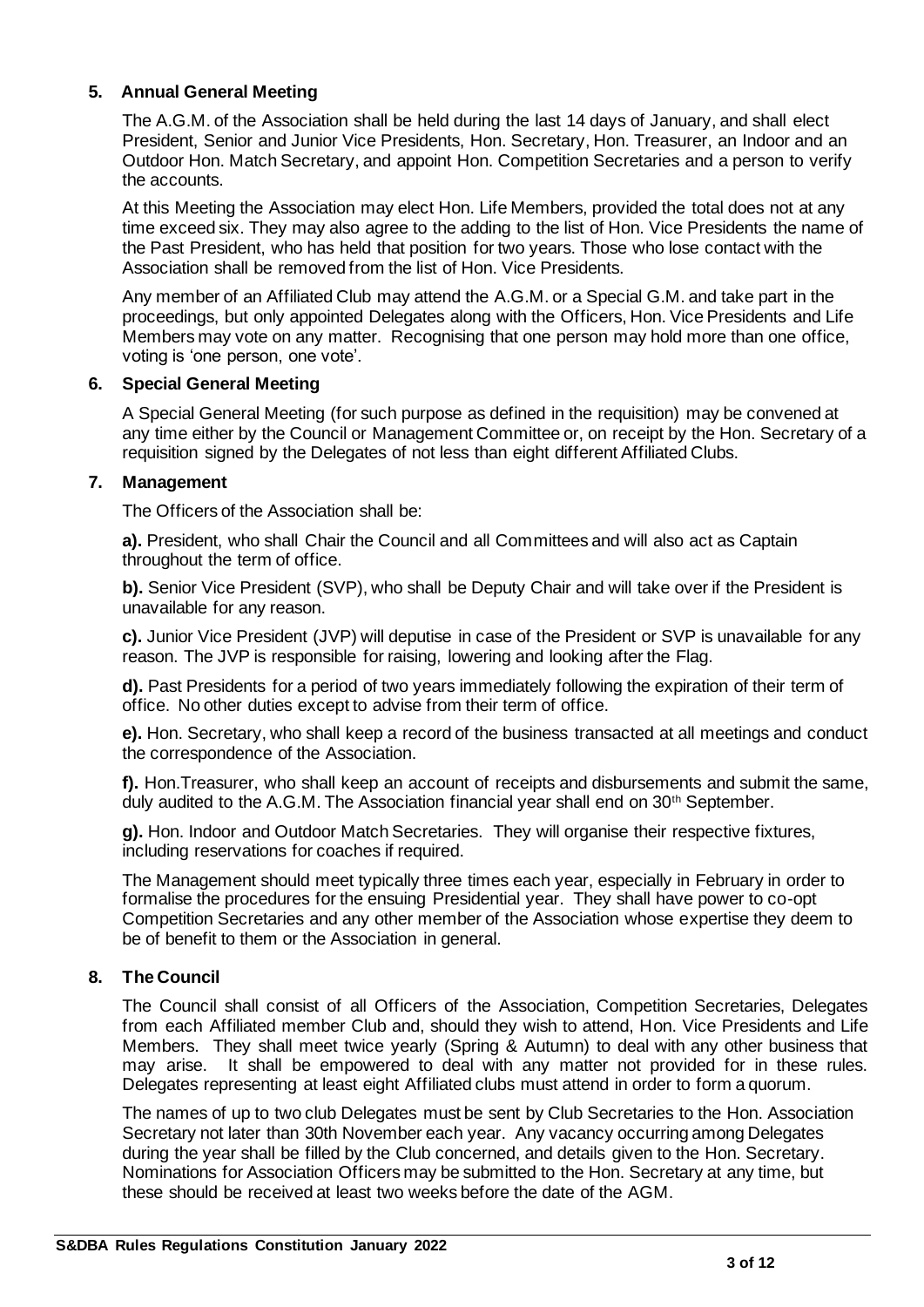Appointed Delegates, Officers, Competition Secretaries, Hon. Vice Presidents and Life Members may vote on any matter. Recognising that one person may hold more than one office, voting is 'one person, one vote'.

## **9**. **Safeguarding**

The Association complies with the Bowls England policies on Safeguarding.

## **10. Disciplinary and Disputes**

The Association will conform to the procedures contained within Bowls England Regulation 9.

#### **11. Website and e-mail**

The Association's website, **<suttonanddistrictba.co.uk>** provides useful information about our activities. Included on it are contact details of all Affiliated Clubs including location maps, a list of the Associations Officers and Delegates, competition draws, Rules, Regulations and Constitution and much else. All Clubs are encouraged to promote the website to their members so that they can be kept fully informed about the Association. Enquiries relating to the Association can also be e-mailed to us at: **webmaster.sdba@gmail.com**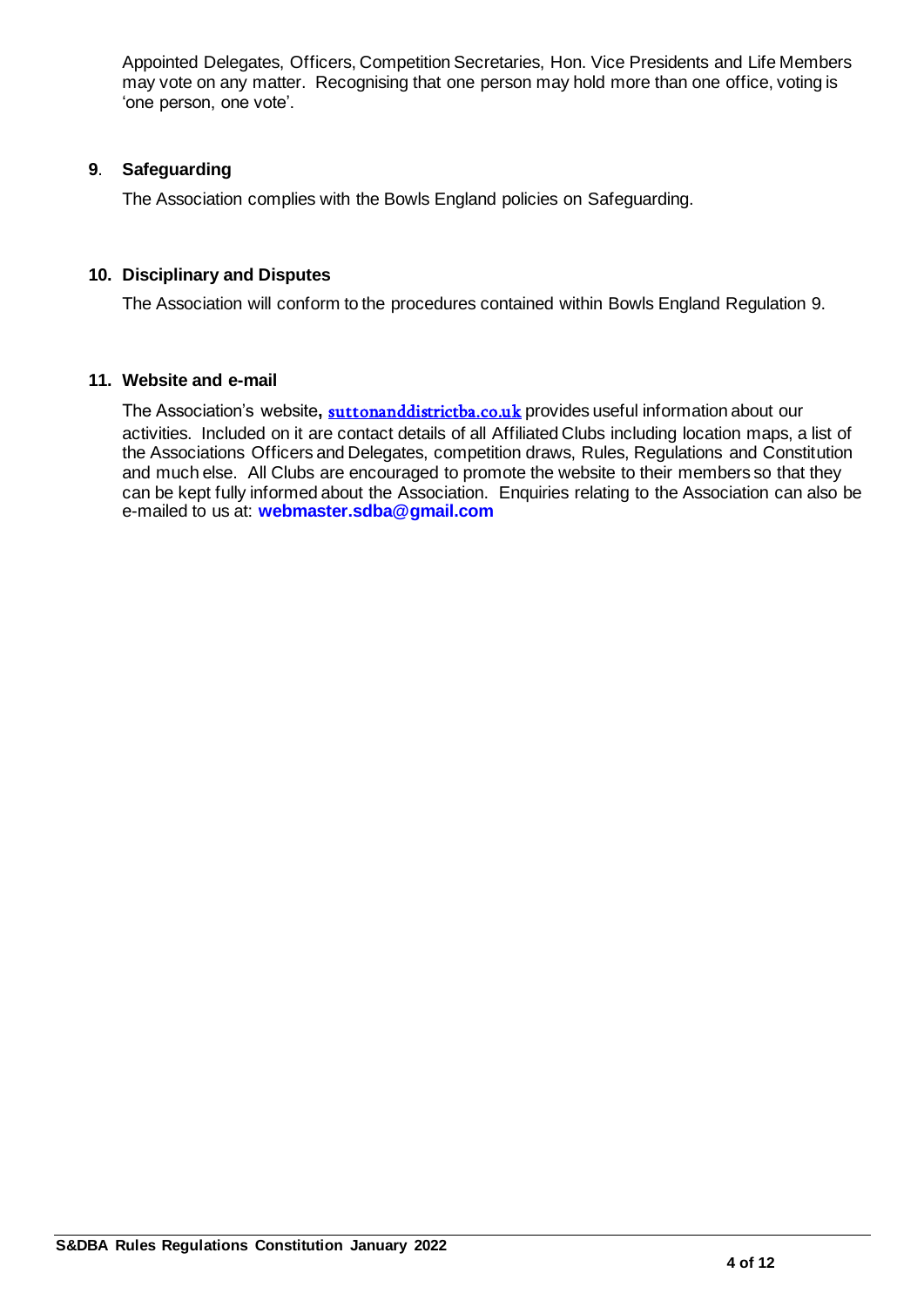## **PART II: MATCHES**

In order to uphold the Associations objectives the following types of matches will be considered **:** Executive, Anniversary, President's, Club and Association. The Indoor and Outdoor Match Secretaries will supervise and arrange such matches.

**A. Executive Matches** will be a challenge made by the President to an Affiliated Club.

**B. Anniversary Matches**. Where Affiliated Clubs are celebrating an anniversary they may invite the President to send a team for a match. The Association will make a presentation to mark the Occasion.

**C. President's Matches** are matches against Affiliated Clubs. The object of these matches is to bring in as many first time players as possible, within a balanced team. Where possible, Clubs will be offered such matches in rotation.

**D. Club Matches** are matches against Affiliated Clubs or Clubs from other districts.

**E. Association Matches** are matches against other Bowling Associations.

A **Badge Point** is awarded after playing in any Association Match, participating in any S&DBA Tour, and for every 5 indoor and/or outdoor fixtures played against other Clubs. A member playing in an Association game for the first time will be awarded a 'Colts Badge', followed by a Blazer Badge after playing in six Association games. There are special awards at 25 badge points and for every 25 points thereafter.

The **Indoor and Outdoor match programmes** will be arranged by the respective Match Secretary. A list and form of request for selection will be distributed to Affiliated Club members via the Delegates, email or post. The method of selection will be a small sub-committee chaired by the President. Notification of selection will be made by email, telephone or by post where necessary. It is incumbent on the member to acknowledge selection promptly, otherwise a replacement will be found.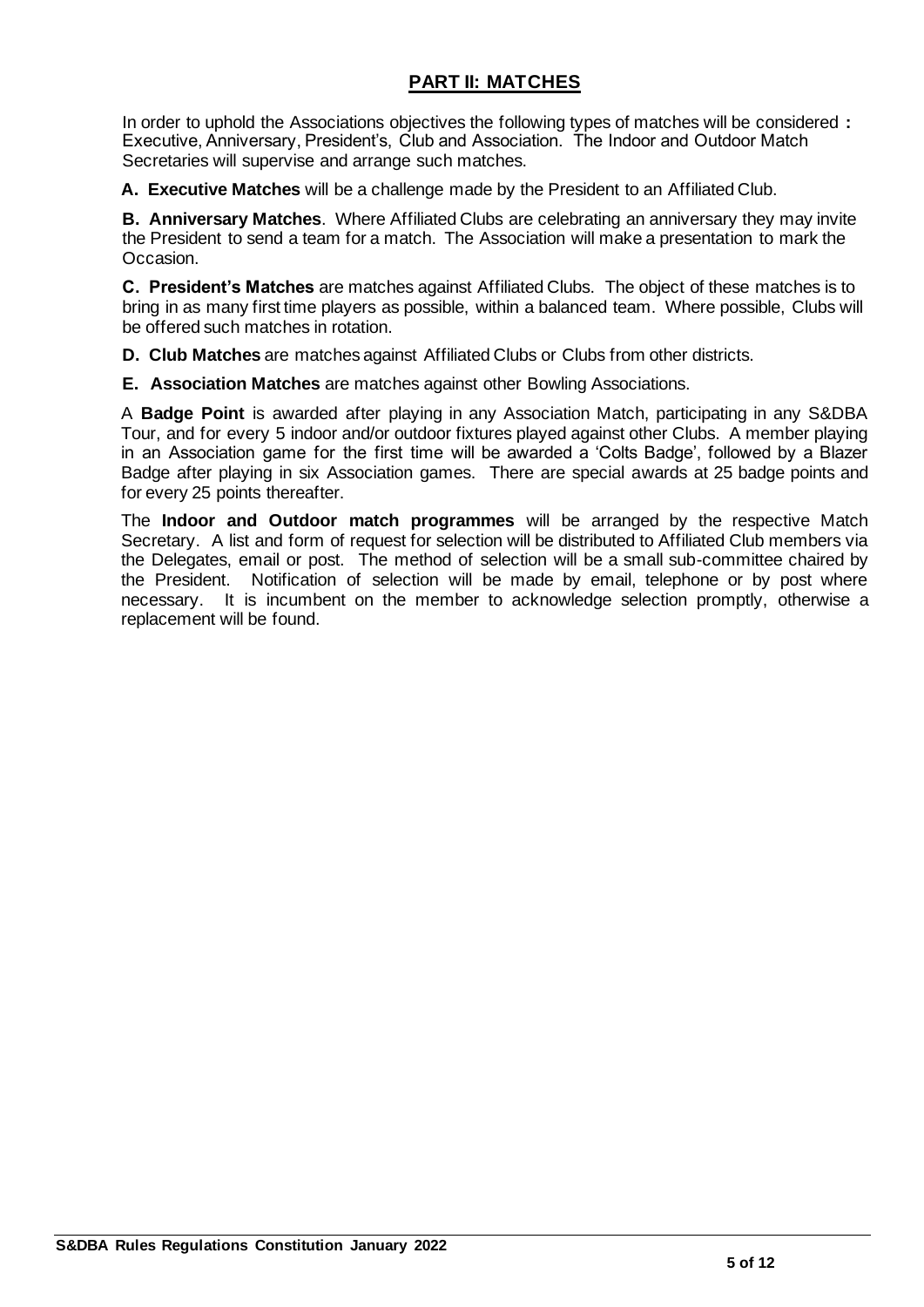## **PART III: COMPETITIONS**

## **A) REGULATIONS APPLICABLE TO ALL COMPETITIONS**

- **1.** Competitions shall be played in accordance with the current edition of the 'Laws of the Sport Of Bowls' laid down by World Bowls Ltd., Bowls England version. Additionally, all Affiliated Clubs and Competitors shall conform to the Association's Competition Regulations defined herein.
- **2.** All clubs affiliated to the Association are eligible to enter all Competitions.
- **3.** Competition entries for the Yonwin Cup, Arthur Hughes Triples, Carol Shannon Triples, June Hope Cup and Paston Cup shall be made by the Clubs on their annual Association subscription forms which shall be returned to the Association's Hon Secretary by 1<sup>st</sup> December. The Competition entry fees, as laid down at the AGM, shall be paid by the Clubs to the Association's Hon. Treasurer by 1<sup>st</sup> December.
- **4.** Entries for the Blesma Ladies and Mens Pairs, the St Raphael's Mixed Pairs and the Ted Peirce Singles shall be made using the Association's appropriate official competition entry forms; entry fees and entry forms must be sent to and received by the S&DBA Treasurer by the date specified on the entry form.
- **5.** Clubs that have been newly admitted to the Association at the most recent AGM may also enter the Yonwin Cup, Arthur Hughes Triples, Carol Shannon Triples, June Hope Cup and Paston Cup providing the applicable entry forms and fees are received by the Association no later than 28 days after that AGM. Newly admitted clubs may also enter the Blesma Ladies and Mens Pairs, St Raphael's Pairs and Ted Peirce Singles in accordance with the Regulations defined below for these competitions.
- **6.** A Competition Secretary for each Competition will be appointed annually by the Management and shall be responsible for the smooth running of the Competitions. The duties include compiling the competition draw sheets and competitor contact details, regularly updating the competition draw sheets for posting on the Association website, e-mailing the draw sheets to the Hon. Secretaries and Delegates of all affiliated clubs, and resolving promptly any relevant queries if these arise. The minimum frequency for updating and distributing the draw sheets, and posting them on the website shall be immediately following completion of each round.
- **7.** The results of individual matches must be advised by the winners to the relevant Competition Secretary immediately following the match by telephone, and confirmed in writing by letter, text, email or letter.
- **8.** Competitors should contact the applicable Competition Secretary regarding any queries or problems relating to a specific Competition. The Competition Secretary should contact other C/Secretaries or the Hon. Secretary for advice / guidance as appropriate, and the Competition Secretary's ruling is final.
- **9.** The dates by which the various rounds are to be played shall be set by the Management and must be strictly adhered to.
- **10.** All rounds of the Competitions will be played upon the Green of the Challenger, excepting the Semi-Finals which will be played on a Neutral Green mutually agreed between Challenger and Opponent, and the Final which will be played on a green organised by the Management.
- **11.** For the Preliminary Round matches, or First Round matches when there is no Preliminary Round, the Challenger shall offer the Opponent three (3) alternative match dates and start times in accordance with the following:

| Yonwin Cup (rinks)             |  |                                                                                         |
|--------------------------------|--|-----------------------------------------------------------------------------------------|
| Paston Cup (singles)           |  | Within 28 days of the draw being made at the<br><b>S&amp;DBA Spring Council Meeting</b> |
| June Hope Cup (singles)        |  |                                                                                         |
| <b>Arthur Hughes (triples)</b> |  |                                                                                         |
| Carol Shannon (triples)        |  |                                                                                         |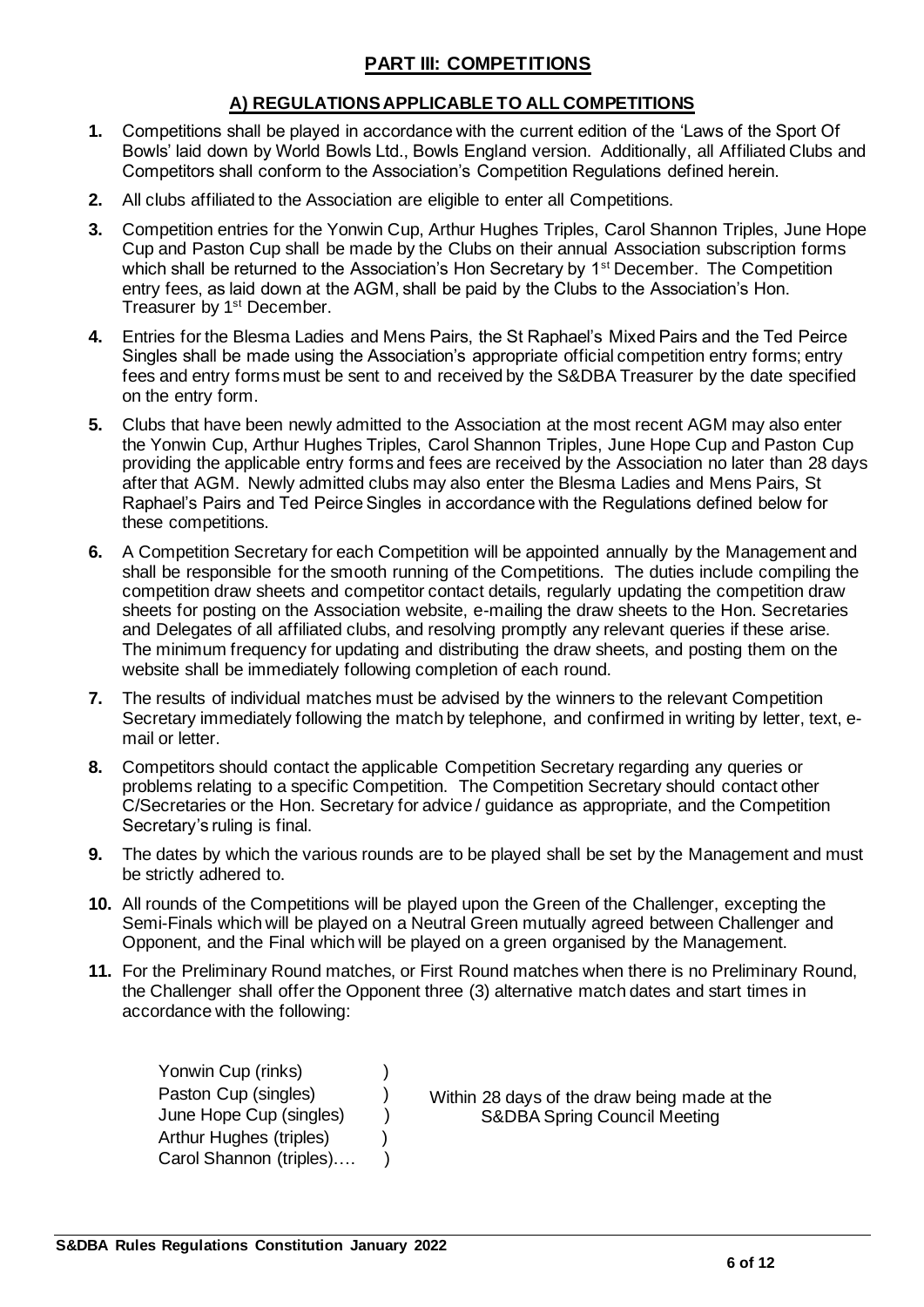| Blesma Men's Pairs         |  |                                                                                                                        |
|----------------------------|--|------------------------------------------------------------------------------------------------------------------------|
| <b>Blesma Ladies Pairs</b> |  | Within 7 days of the initial draw sheet(s) being<br>distributed to the Hon. Sec's and Delegates of<br>affiliated clubs |
| St Raphael's Mixed Pairs   |  |                                                                                                                        |
| <b>Ted Peirce Singles</b>  |  |                                                                                                                        |

Of the match dates offered by the Challenger at least one (1) shall be a weekend or Bank Holiday and at least one (1) a weekday. The Opponent shall, within three (3) days, reply accepting one of the offered dates.

Should the Challenger fail to comply with the above timings, the Opponent will then take over the rights of the Challenger and offer three (3) choices of dates for the game to be played, but on the original Opponent's green.

The same procedure as above shall be adopted for all subsequent rounds except that the Challenger shall offer the three (3) dates within five (5) days of the closing date of the previous round.

**12.** Until the semi-final rounds, matches shall be played with a start time of 6pm (weekdays), or at 10.30am (weekends / bank holidays). Alternative start times may be mutually agreed between competitors but, in the absence of mutual agreement, the start times of 6pm and 10.30am shall be adhered to.

If a Competitor has not arrived at the Green, or a Pair or Team is incomplete more than half an hour after the agreed time, the non-offending side may claim a walkover.

- **13.** The start time for the Semi-Final matches in the Yonwin Cup, Arthur Hughes Triples, Carol Shannon Triples, Blesma Ladies and Mens Pairs, and St Raphael's Pairs, must reflect the shortening daylight hours. These should start no later than 4.30pm to ensure the match is completed in daylight.
- **14.** In the event of inclement weather such that the Green is unfit for play, the Competitors must arrange another date within the time limit for that particular round.
- **15.** An abandoned match shall be resumed at the point and the score where it stopped. Any substitutes must comply with the Laws of the Sport.

If it is known that there will be no possible chance of continuing the game at another time to comply with the round closing date, then**:**

a) the Competitor / Team with the highest score will be declared the winner,

**or**, if the scores are equal, then

b) a count back of the highest number of winning ends will be used to declare the winner,

*or,* if scores are equal and winning ends are equal, then

- c) a toss of a coin shall be used to declare the winner.
- **16.** All Competition Finals shall be played on the Association's Finals Day, the date for which will be published on the SDBA website and in the Association's Fixture List.
- **17.** The Finals Day 'Order of Play' will be arranged and timed in a way which is considered to meet the best interests of the Association, but it will also endeavour to meet the needs of individual clubs and their players where they are represented in more than one Final.
- **18.** Once the Finals Day 'Order of Play' has been published, changes will only be considered in exceptional circumstances, and only with the agreement of the Management.
- **19.** If and when a Presentation Dinner is scheduled, each Competition's Champion and Finalist, or their representative, is encouraged to attend the Presentation Dinner to receive their trophies.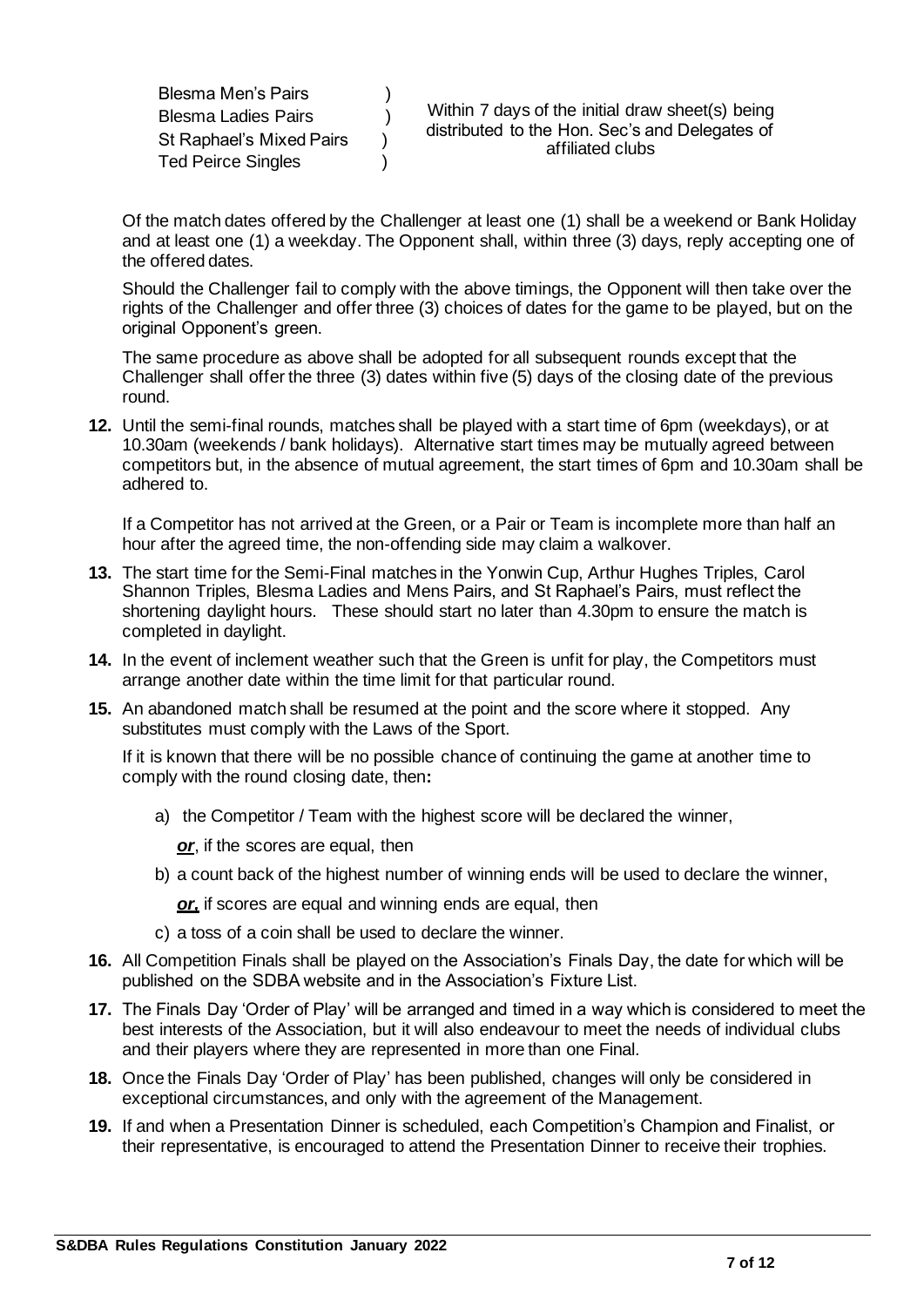## **B) PASTON CUP SINGLES REGULATIONS**

- **1.** The Cup to be played for is an annual Men's Singles Competition, open to the current Singles Champion or Runner-Up, or in the event that there is no Men's Champion, the (male) Open Champion or (male) Runner-Up of any Club Affiliated to the Association. The nominee, subject to Regulations 2 and 3 below, must be a current member of the Club.
- **2.** Under no circumstances can the same person represent more than one Club in the same season. In the event of any person being nominated by two or more Clubs, precedence will be given to the first nomination received by the Hon. Secretary (or other designated Officer) of the Association. The other Club(s) shall be notified and be entitled to enter their Runner-Up.
- **3.** Should the nominated Champion of a Club be unable to enter the Competition owing to illness, removal from the District, or other unforeseen circumstances, the Club's Runner-Up may be nominated to represent the Club subject to the provisions of Regulation 4 below.
- **4.** In the case of a substitution as envisaged in Regulation 3 above, the Club concerned must forward written notification to the Hon. Secretary (or other designated Officer) of the Association at least seven days prior to the date upon which the person originally nominated was due to play his first tie. Any substitute must adhere to the date fixed with his opponent by the original nominee, unless such opponent shall agree an alternative date.
- **5.** If a player becomes aware that he will be unable to play in any later round, he is required to concede the next game to their opponent.
- **6.** The winner in each match will be the first player to reach the score of 21 shots.
- **7.** The draw will take place at the Spring Council Meeting of the Association.

## **C) JUNE HOPE CUP SINGLES REGULATIONS**

- **1.** The Cup to be played for is an annual Ladies Singles Competition, open to the current Singles Champion or Runner-Up, or in the event that there is no Ladies Champion, the (female) Open Champion or (female) Runner-Up of any Club Affiliated to the Association. The nominee, subject to Regulations 2 and 3 below, must be a current member of the Club.
- **2.** Under no circumstances can the same person represent more than one Club in the same season. In the event of any person being nominated by two or more Clubs, precedence will be given to the first nomination received by the Hon. Secretary (or other designated Officer) of the Association. The other Club(s) shall be notified and be entitled to enter their Runner-Up.
- **3.** Should the nominated Champion of a Club be unable to enter the Competition owing to illness, removal from the District, or other unforeseen circumstances, the Club's Runner-Up may be nominated to represent the Club subject to the provisions of Regulation 4 below.
- **4.** In the case of a substitution as envisaged in Regulation 3 above, the Club concerned must forward written notification to the Hon. Secretary (or other designated Officer) of the Association at least seven days prior to the date upon which the person originally nominated was due to play her first tie. Any substitute must adhere to the date fixed with her opponent by the original nominee, unless such opponent shall agree an alternative date.
- **5.** If a player becomes aware that she will be unable to play in any later round, she is required to concede the next game to their opponent.
- **6.** The winner in each match will be the first player to reach the score of 21 shots.
- **7.** The draw will take place at the Spring Council Meeting of the Association.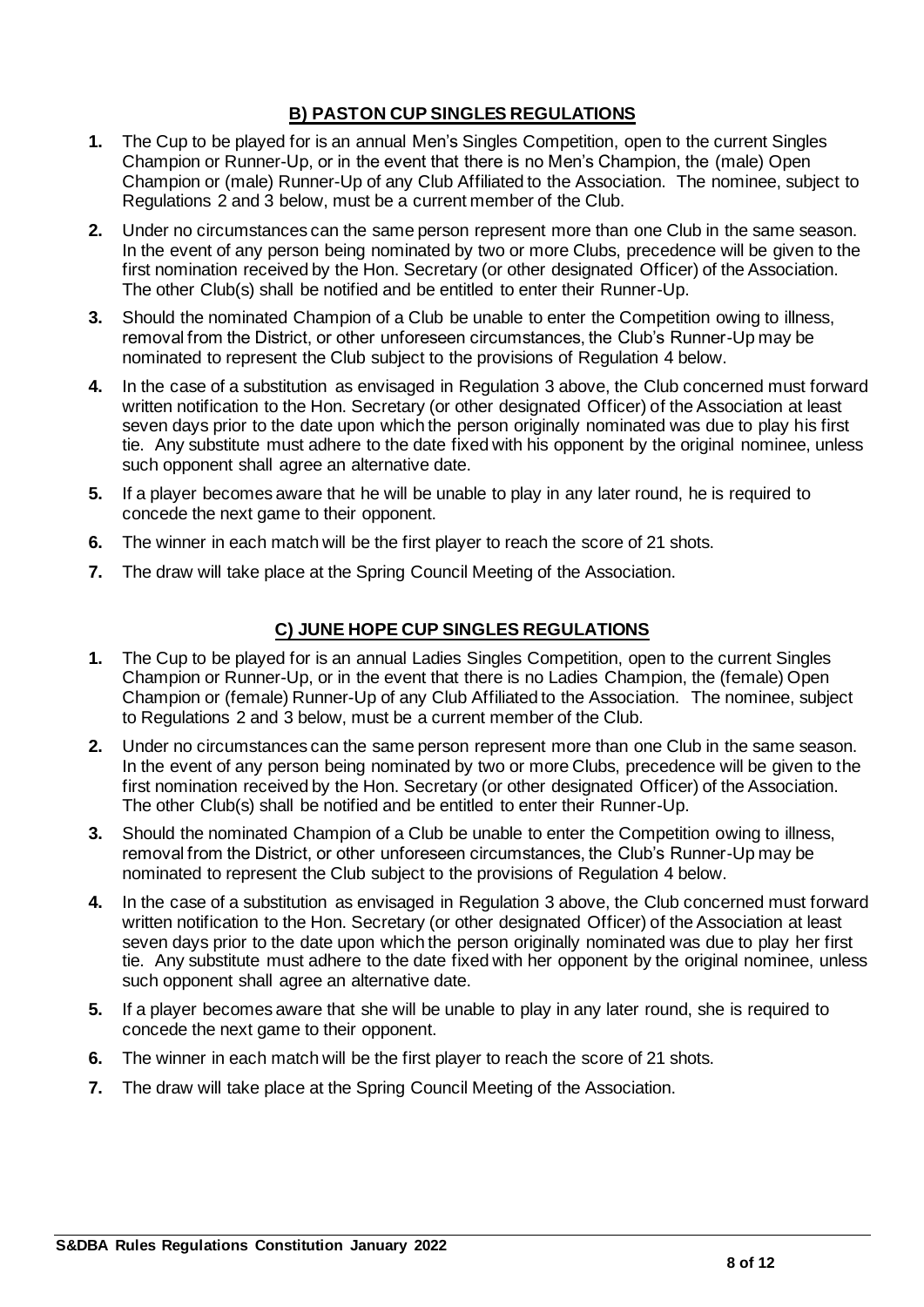## **D) ARTHUR HUGHES TRIPLES CUP REGULATIONS**

- 1. The Cup to be played for is an annual Men's Triple Club competition, whereby each Club Affiliated to the Association is permitted to enter one Men's Triple team.
- 2. There is no restriction on the number of players used. It is therefore permissible for different players to represent the Club in each round.
- 3. Each match shall be played over 18 ends and the winner will be the Club with the highest number of shots scored. However, should the scores be equal at the end of the 18<sup>th</sup> end, an extra end shall be played to determine the final result.
- 4. The draw will take place at the Spring Council Meeting of the Association.

## **E) CAROL SHANNON TRIPLES CUP REGULATIONS**

- 1. The Cup to be played for is an annual Ladies Triple Club competition, whereby each Club Affiliated to the Association is permitted to enter one Ladies Triple team.
- 2. There is no restriction on the number of players used. It is therefore permissible for different players to represent the Club in each round.
- 3. Each match shall be played over 18 ends and the winner will be the Club with the highest number of shots scored. However, should the scores be equal at the end of the 18<sup>th</sup> end, an extra end shall be played to determine the final result.
- 4. The draw will take place at the Spring Council Meeting of the Association

## **F) YONWIN CUP REGULATIONS**

- 1. The Cup to be played for is an annual Club Competition whereby each Club Affiliated to the Association is permitted to enter one team of three Men's Rinks (i.e. 12 players).
- 2. There is no restriction on the number of players used. It is therefore permissible for different players to represent the Club in each round.
- 3. Each match shall be played over 21 ends and the winner will be the Club with the highest number of shots scored aggregated over the three rinks. However, should the aggregate scores be equal at the end of the 21<sup>st</sup> end then all three rinks will play an extra end, the first shot on each rink to determine the final result.
- 4. The draw will be made at the Spring Council Meeting of the Association.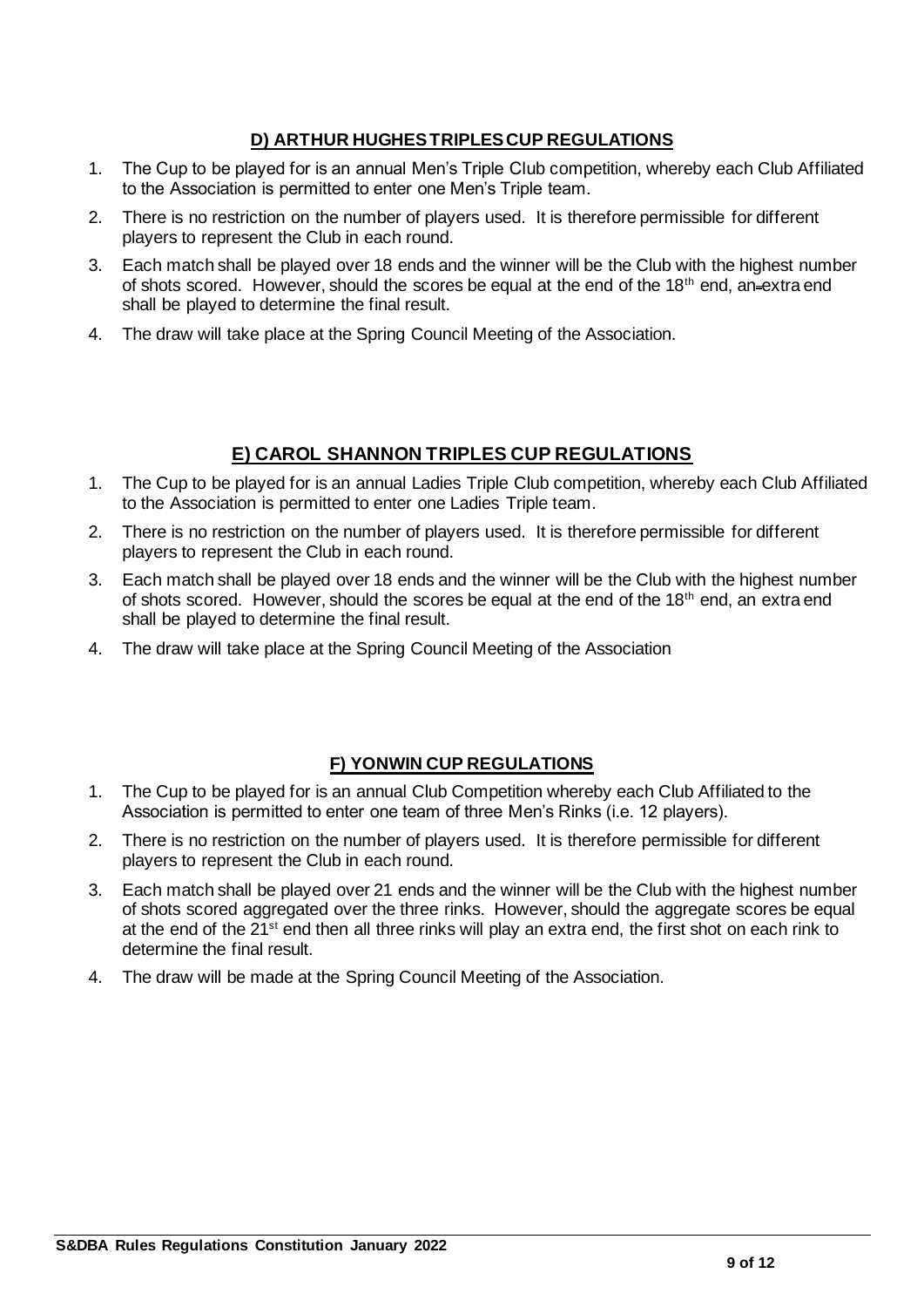## **G) BLESMA MENS PAIRS REGULATIONS**

- **1.** The Cup to be played for is an annual Men's Pairs Competition. The draw will take place in conjunction with the St. Raphael's Mixed Pairs Competition. The Association's Hon. Secretary or other Officer will observe that the draw is made fairly.
- **2.** All players must be current members of Clubs Affiliated to the Association. The number of Pairs entering is unlimited. A pair may consist of members from the same or different Affiliated Clubs.
- **3.** Each match shall be played over 21 ends and the winner will be the Pair with the highest number of shots scored. However, should the scores be equal at the end of the 21<sup>st</sup> end an extra end shall be played to determine the winner.
- **4.** All Competitors shall pay an entry fee as laid down at the Annual General Meeting of the Association. The proceeds shall be donated to Blesma.
- **5.** The dates by which all entries must be received and paid for, and the closing date of each round will be set by Management.
- **6.** The two players named on the official entry form should normally play together throughout the Competition. One substitute may, however, be used provided he has not already played in or entered the Competition. The substitute may play in either position.
- **7.** If it is known that the two players (including one substitute) cannot play in any future round to play they are required to concede the next game to their opponents.

## **H) BLESMA LADIES PAIRS REGULATIONS**

- **1.** The Cup to be played for is an annual Ladies Pairs Competition. The draw will take place in conjunction with the Blesma Mens Pairs and St. Raphael's Mixed Pairs Competition. The Association's Hon. Secretary or other Officer will observe that the draw is made fairly.
- **2.** All players must be current members of Clubs Affiliated to the Association. The number of Pairs entering is unlimited. A pair may consist of members from the same or different Affiliated Clubs.
- **3.** Each match shall be played over 21 ends and the winner will be the Pair with the highest number of shots scored. However, should the scores be equal at the end of the 21<sup>st</sup> end an extra end shall be played to determine the winner.
- **4.** All Competitors shall pay an entry fee as laid down at the Annual General Meeting of the Association. The proceeds shall be donated to Blesma.
- **5.** The dates by which all entries must be received and paid for, and the closing date of each round will be set by Management.
- **6.** The two players named on the official entry form should normally play together throughout the Competition. One substitute may, however, be used provided she has not already played in or entered the Competition. The substitute may play in either position.
- **7.** If it is known that the two players (including one substitute) cannot play in any future round to play they are required to concede the next game to their opponents.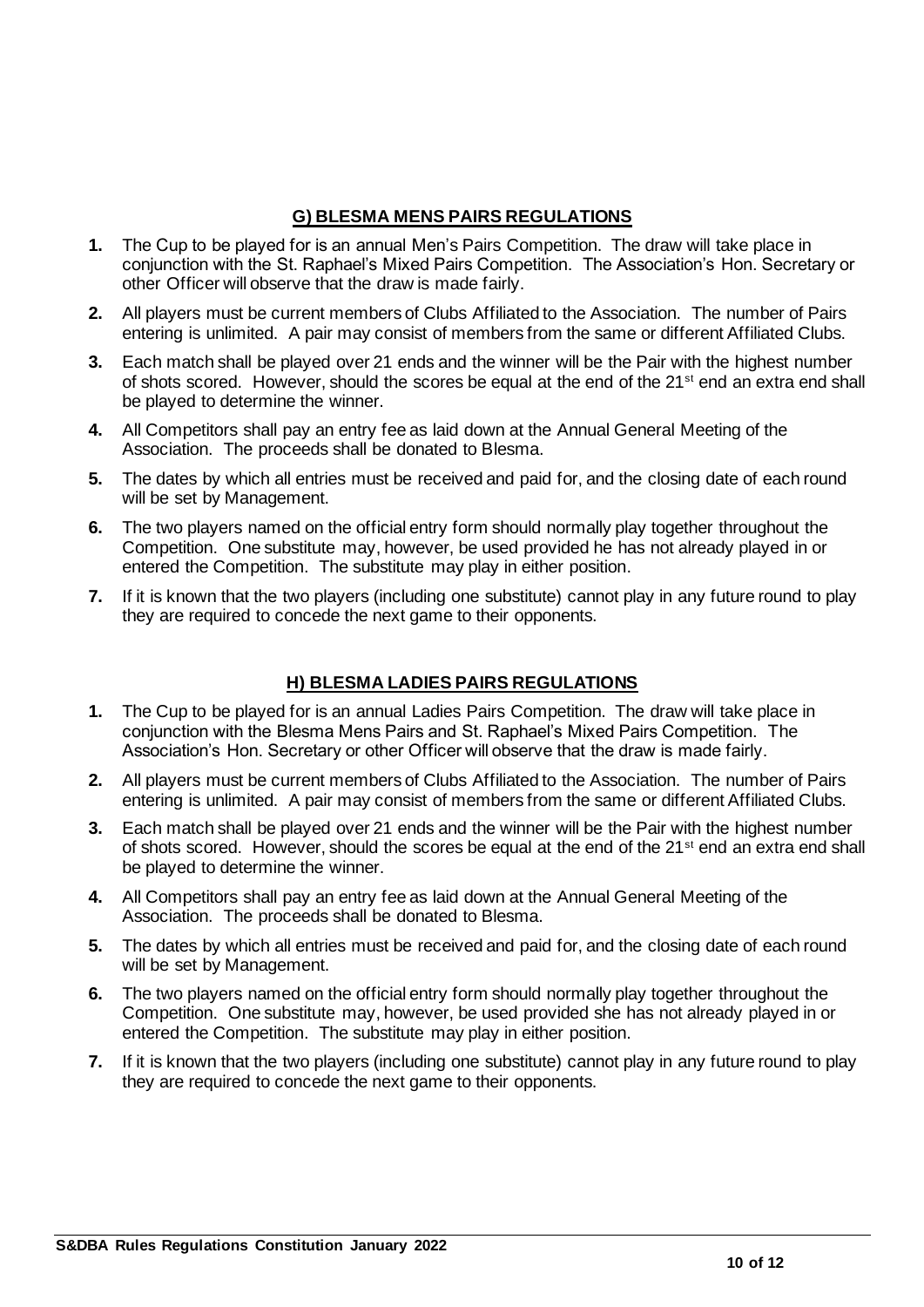## **J) ST. RAPHAEL'S TROPHY MIXED PAIRS REGULATIONS**

- **1.** The Trophy to be played for is an annual Mixed Pairs Competition. The draw will take place in conjunction with the Blesma Pairs Competitions. The Association's Hon. Secretary or other Officer will observe that the draw is made fairly.
- **2.** All players must be current members of Clubs Affiliated to the Association. The number of Pairs entering is unlimited. A pair may consist of members from the same or different Affiliated Clubs.
- **3.** Each match shall be played over 21 ends and the winner will be the Pair with the highest number of shots scored. However, should the scores be equal at the end of the 21<sup>st</sup> end an extra end shall be played to determine the winner.
- **4.** All Competitors shall pay an entry fee as laid down at the Annual General Meeting of the Association. The proceeds shall be donated to the St Raphael's Hospice.
- **5.** The dates by which all entries must be received and paid for and the closing date of each round by will be set by Management.
- **6.** The two players of opposite gender named on the official entry form should normally play together throughout the Competition. One substitute of the same gender may, however, be used provided he / she has not already played in or entered the Competition. The substitute may play in either position.
- **7.** If it is known that the two players (including one substitute) cannot play in any future round to play they are required to concede the next game to their opponents.

## **K) TED PEIRCE SINGLES TROPHY REGULATIONS**

- 1. The Trophy to be played for is an annual Singles Competition open to the Men and Women who are Officers, Delegates, Life Members and Hon. Vice Presidents of the Association, currently in office from the AGM of the current year.
- 2. Current members of S&DBA affiliated clubs may also enter providing they have played in two or more indoor or outdoor matches for S&DBA in the preceding year ending 31<sup>st</sup> December.
- 3. The winner in each match will be the first player to reach 21 shots.
- 4. All Competitors shall pay an entry fee as laid down at the Annual General Meeting of the Association.
- 5. The dates by which all entries must be received and paid for, and the closing date of each round by will be set the Management.
- 6. If it is known that the player cannot play in any future round to play they are required to concede the next game to their opponents.